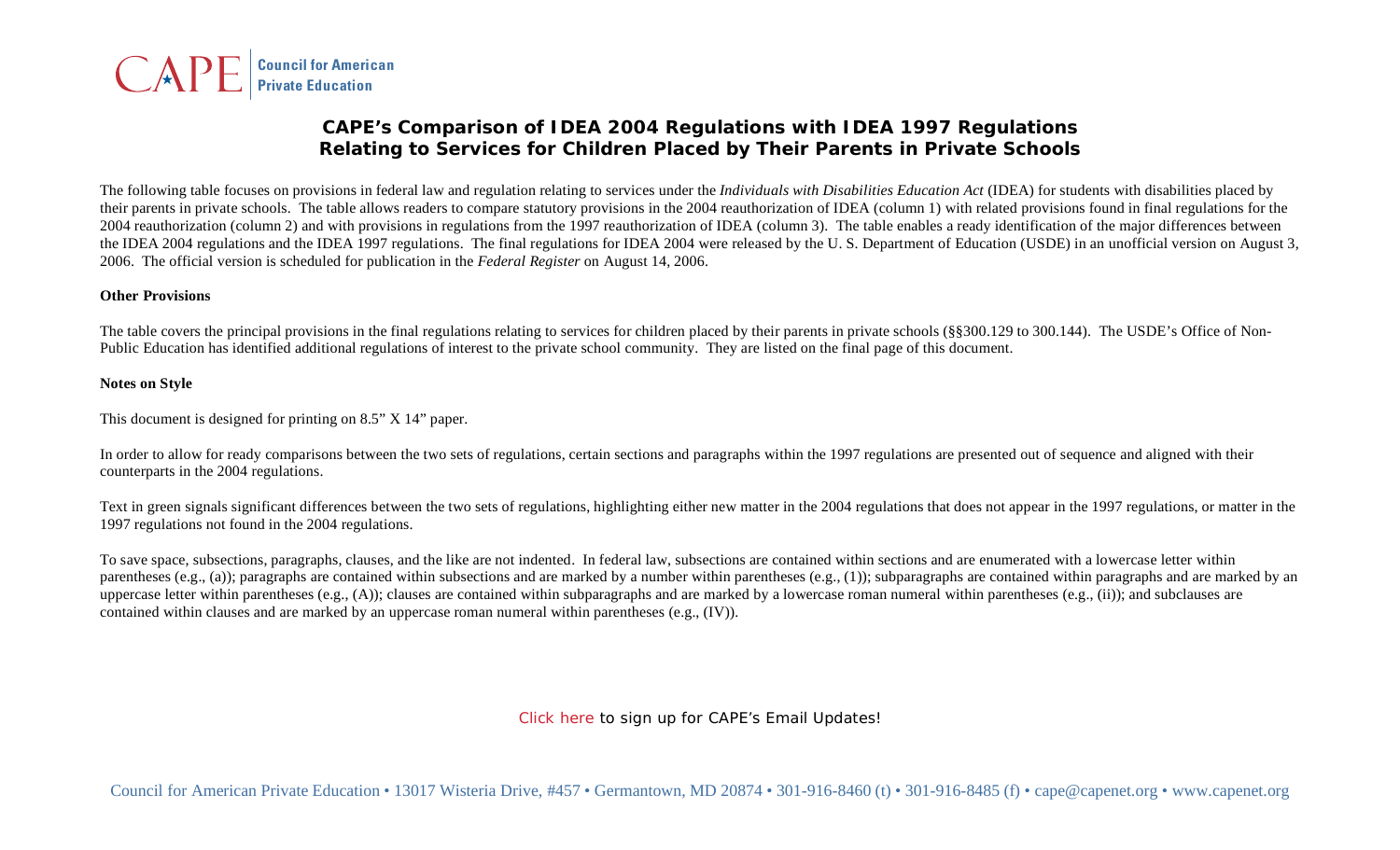# **CAPE's Comparison of IDEA 2004 Regulations with IDEA 1997 Regulations Relating to Services for Children Placed by Their Parents in Private Schools**

### **Green signals significant differences between 1997 and 2004 regulations**

| Supportive Section/Language in Statute                                    | IDEA 2004 Regulations (8/3/06)                                           | <b>IDEA 1997 Regulations</b>                                          |
|---------------------------------------------------------------------------|--------------------------------------------------------------------------|-----------------------------------------------------------------------|
| $20$ USC $1412(a)(10)$                                                    | §300.129 State responsibility regarding children in private schools.     | §300.133 Children in private schools.                                 |
|                                                                           | The State must have in effect policies and procedures that ensure        | The State must have on file with the Secretary policies and           |
|                                                                           | that LEAs, and, if applicable, the SEA, meet the private school          | procedures that ensure that the requirements of Sec. Sec. 300.400-    |
|                                                                           | requirements in §§300.130 through 300.148.                               | 300.403 and Sec. Sec. 300.450-300.462 are met.                        |
| 20 USC 1412(a)(10)(A)                                                     | §300.130 Definition of parentally-placed private school children         | §300.450 Definition of private school children with disabilities.     |
|                                                                           | with disabilities.                                                       | As used in this part, private school children with disabilities       |
|                                                                           | Parentally-placed private school children with disabilities means        | means children with disabilities enrolled by their parents in private |
|                                                                           | children with disabilities enrolled by their parents in private,         | schools or facilities other than children with disabilities covered   |
|                                                                           | including religious, schools or facilities that meet the definition of   | under §§300.400-300.402.                                              |
|                                                                           | elementary school in §300.13 or secondary school in §300.36, other       |                                                                       |
|                                                                           | than children with disabilities covered under §§300.145 through          |                                                                       |
|                                                                           | 300.147                                                                  |                                                                       |
| 20 USC 1412(a)(10)(A)(ii) Child Find Requirement.—                        | §300.131 Child find for parentally-placed private school children        | §300.451 Child find for private school children with disabilities.    |
|                                                                           | with disabilities.                                                       | (a) Each LEA shall locate, identify, and evaluate all private school  |
| (I) In General.--The requirements of paragraph (3) (relating to           | (a) General. Each LEA must locate, identify, and evaluate all            | children with disabilities, including religious-school children       |
| child find) shall apply with respect to children with disabilities in the | children with disabilities who are enrolled by their parents in private, | residing in the jurisdiction of the LEA, in accordance with           |
| State who are enrolled in private, including religious, elementary        | including religious, elementary schools and secondary schools            | §§300.125 and 300.220. The activities undertaken to carry out this    |
| schools and secondary schools.                                            | located in the school district served by the LEA, in accordance with     | responsibility for private school children with disabilities must be  |
| (II) Equitable Participation.--The child find process shall be            | paragraphs (b) through (e) of this section, and §§300.111 and            | comparable to activities undertaken for children with disabilities in |
| designed to ensure the equitable participation of parentally placed       | 300.201.                                                                 | public schools.                                                       |
| private school children with disabilities and an accurate count of        | (b) Child find design. The child find process must be designed to        | (b) Each LEA shall consult with appropriate representatives of        |
| such children.                                                            | ensure--                                                                 | private school children with disabilities on how to carry out the     |
| (III) Activities.--In carrying out this clause, the local educational     | (1) The equitable participation of parentally-placed private school      | activities described in paragraph (a) of this section.                |
| agency, or where applicable, the State educational agency, shall          | children; and                                                            |                                                                       |
| undertake activities similar to those activities undertaken for the       | (2) An accurate count of those children.                                 |                                                                       |
| agencys public school children.                                           | (c) Activities. In carrying out the requirements of this section, the    |                                                                       |
| (IV) Cost.--The cost of carrying out this clause, including               | LEA, or, if applicable, the SEA, must undertake activities similar to    |                                                                       |
| individual evaluations, may not be considered in determining              | the activities undertaken for the agency's public school children.       |                                                                       |
| whether a local educational agency has met its obligations under          | (d) Cost. The cost of carrying out the child find requirements in        | §300.453(c) Expenditures for child find may not be considered.        |
| clause (i).                                                               | this section, including individual evaluations, may not be considered    | Expenditures for child find activities described in §300.451 may not  |
| (V) Completion Period.--Such child find process shall be                  | in determining if an LEA has met its obligation under §300.133.          | be considered in determining whether the LEA has met the              |
| completed in a time period comparable to that for other students          | (e) Completion period. The child find process must be completed          | requirements of paragraph (a) of this section.                        |
| attending public schools in the local educational agency.                 | in a time period comparable to that for students attending public        |                                                                       |
|                                                                           | schools in the LEA consistent with §300.301.                             |                                                                       |
|                                                                           | (f) Out-of-State children. Each LEA in which private, including          |                                                                       |
|                                                                           | religious, elementary schools and secondary schools are located          |                                                                       |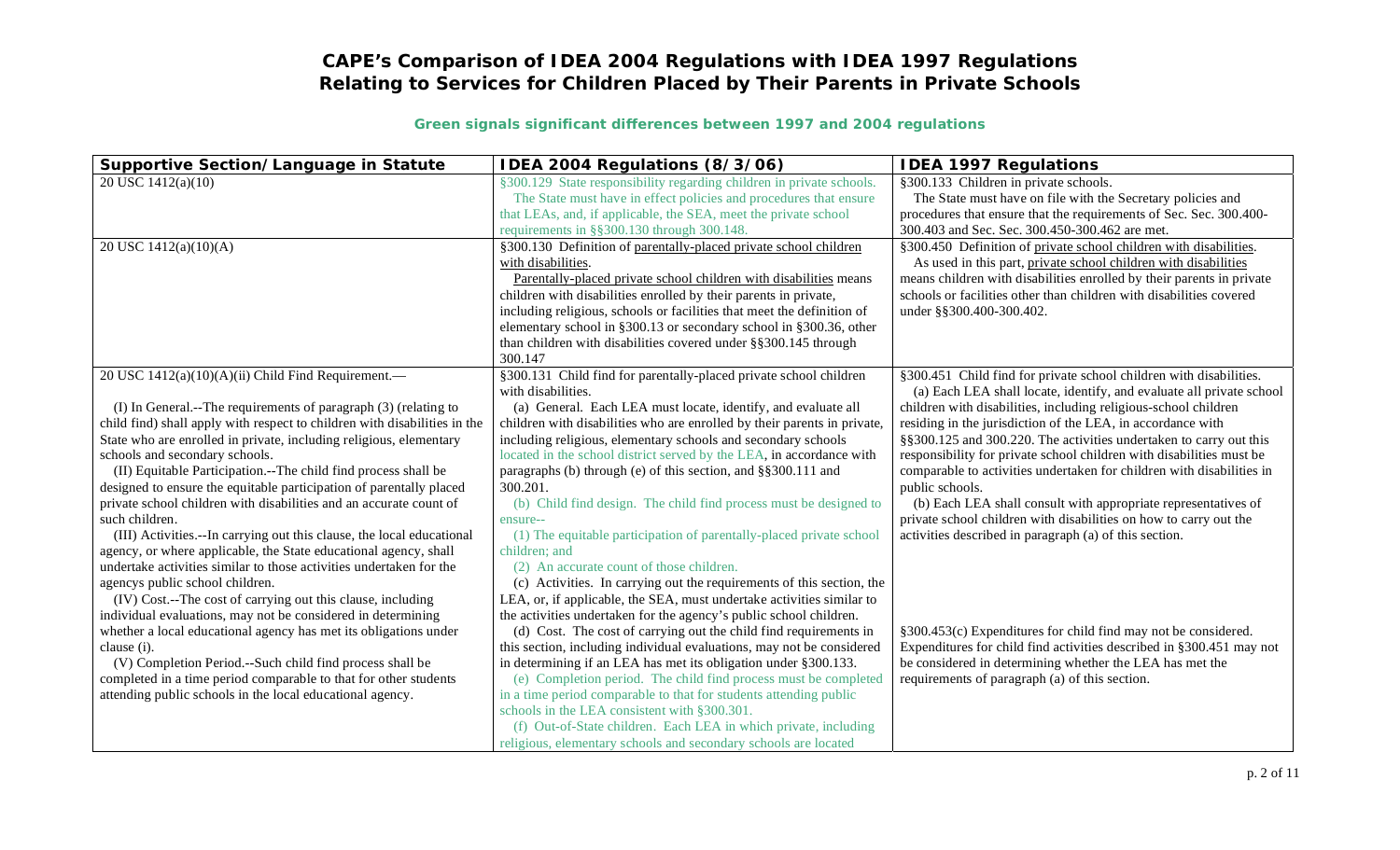| Supportive Section/Language in Statute                                                                                                                                                                                                                                                                                                                                                                                                                                                                                                                                                                                                          | IDEA 2004 Regulations (8/3/06)                                                                                                                                                                                                                                                                                                                                                                                                                                                                                                                                                                                                                                                                                                                                                                            | <b>IDEA 1997 Regulations</b>                                                                                                                                                                                                                                                                                                                                                                                                                                                                                                                                                                                                                                                                                                                                                                                                                                                     |
|-------------------------------------------------------------------------------------------------------------------------------------------------------------------------------------------------------------------------------------------------------------------------------------------------------------------------------------------------------------------------------------------------------------------------------------------------------------------------------------------------------------------------------------------------------------------------------------------------------------------------------------------------|-----------------------------------------------------------------------------------------------------------------------------------------------------------------------------------------------------------------------------------------------------------------------------------------------------------------------------------------------------------------------------------------------------------------------------------------------------------------------------------------------------------------------------------------------------------------------------------------------------------------------------------------------------------------------------------------------------------------------------------------------------------------------------------------------------------|----------------------------------------------------------------------------------------------------------------------------------------------------------------------------------------------------------------------------------------------------------------------------------------------------------------------------------------------------------------------------------------------------------------------------------------------------------------------------------------------------------------------------------------------------------------------------------------------------------------------------------------------------------------------------------------------------------------------------------------------------------------------------------------------------------------------------------------------------------------------------------|
|                                                                                                                                                                                                                                                                                                                                                                                                                                                                                                                                                                                                                                                 | must, in carrying out the child find requirements in this section,<br>include parentally-placed private school children who reside in a<br>State other than the State in which the private schools that they<br>attend are located.                                                                                                                                                                                                                                                                                                                                                                                                                                                                                                                                                                       |                                                                                                                                                                                                                                                                                                                                                                                                                                                                                                                                                                                                                                                                                                                                                                                                                                                                                  |
| 20 USC $1412(a)(10)(A)(i)$ In General.--To the extent consistent with<br>the number and location of children with disabilities in the State who<br>are enrolled by their parents in private elementary schools and<br>secondary schools in the school district served by a local educational<br>agency, provision is made for the participation of those children in<br>the program assisted or carried out under this part by providing for<br>such children special education and related services in accordance<br>with the following requirements, unless the Secretary has arranged<br>for services to those children under subsection (f) | §300.132 Provision of services for parentally-placed private school<br>children with disabilities--basic requirement.<br>(a) General. To the extent consistent with the number and<br>location of children with disabilities who are enrolled by their<br>parents in private, including religious, elementary schools and<br>secondary schools located in the school district served by the LEA,<br>provision is made for the participation of those children in the<br>program assisted or carried out under Part B of the Act by providing<br>them with special education and related services, including direct<br>services determined in accordance with §300.137, unless the<br>Secretary has arranged for services to those children under the by-<br>pass provisions in §§300.190 through 300.198. | §300.452 Provision of services-basic requirement.<br>(a) General. To the extent consistent with their number and location<br>in the State, provision must be made for the participation of private<br>school children with disabilities in the program assisted or carried<br>out under Part B of the Act by providing them with special education<br>and related services in accordance with §§300.453-300.462.                                                                                                                                                                                                                                                                                                                                                                                                                                                                 |
| [Service plans are not referenced in statute.]                                                                                                                                                                                                                                                                                                                                                                                                                                                                                                                                                                                                  | (b) Services plan for parentally-placed private school children<br>with disabilities. In accordance with paragraph (a) of this section<br>and §§300.137 through 300.139, a services plan must be developed<br>and implemented for each private school child with a disability who<br>has been designated by the LEA in which the private school is<br>located to receive special education and related services under this                                                                                                                                                                                                                                                                                                                                                                                | (b) SEA Responsibility--services plan. Each SEA shall ensure<br>that, in accordance with paragraph (a) of this section and §§300.454-<br>300.456, a services plan is developed and implemented for each<br>private school child with a disability who has been designated to<br>receive special education and related services under this part.                                                                                                                                                                                                                                                                                                                                                                                                                                                                                                                                  |
| 20 USC 1412(a)(10)(A)(i)(V) Each local educational agency shall<br>maintain in its records and provide to the State educational agency<br>the number of children evaluated under this subparagraph, the<br>number of children determined to be children with disabilities under<br>this paragraph, and the number of children served under this<br>paragraph.                                                                                                                                                                                                                                                                                   | part.<br>(c) Record keeping. Each LEA must maintain in its records, and<br>provide to the SEA, the following information related to parentally-<br>placed private school children covered under §§300.130 through<br>300.144:<br>(1) The number of children evaluated;<br>(2) The number of children determined to be children with<br>disabilities: and<br>(3) The number of children served.                                                                                                                                                                                                                                                                                                                                                                                                            |                                                                                                                                                                                                                                                                                                                                                                                                                                                                                                                                                                                                                                                                                                                                                                                                                                                                                  |
| 20 USC $1412(a)(10)(A)(i)(I)$ Amounts to be expended for the<br>provision of those services (including direct services to parentally<br>placed private school children) by the local educational agency shall<br>be equal to a proportionate amount of Federal funds made available<br>under this part.                                                                                                                                                                                                                                                                                                                                         | §300.133 Expenditures.<br>(a) Formula. To meet the requirement of $\S 300.132(a)$ , each LEA<br>must spend the following on providing special education and related<br>services (including direct services) to parentally-placed private<br>school children with disabilities:<br>(1) For children aged 3 through 21, an amount that is the same<br>proportion of the LEA's total subgrant under section 611(f) of the<br>Act as the number of private school children with disabilities aged 3<br>through 21 who are enrolled by their parents in private, including<br>religious, elementary schools and secondary schools located in the<br>school district served by the LEA, is to the total number of children<br>with disabilities in its jurisdiction aged 3 through 21.                          | §300.453 Expenditures.<br>(a) Formula. To meet the requirement of $\S 300.452(a)$ , each LEA<br>must spend on providing special education and related services to<br>private school children with disabilities--<br>(1) For children aged 3 through 21, an amount that is the same<br>proportion of the LEA's total subgrant under section $611(g)$ of the<br>Act as the number of private school children with disabilities aged 3<br>through 21 residing in its jurisdiction is to the total number of<br>children with disabilities in its jurisdiction aged 3 through 21; and<br>(2) For children aged 3 through 5, an amount that is the same<br>proportion of the LEA's total subgrant under section $619(g)$ of the<br>Act as the number of private school children with disabilities aged 3<br>through 5 residing in its jurisdiction is to the total number of children |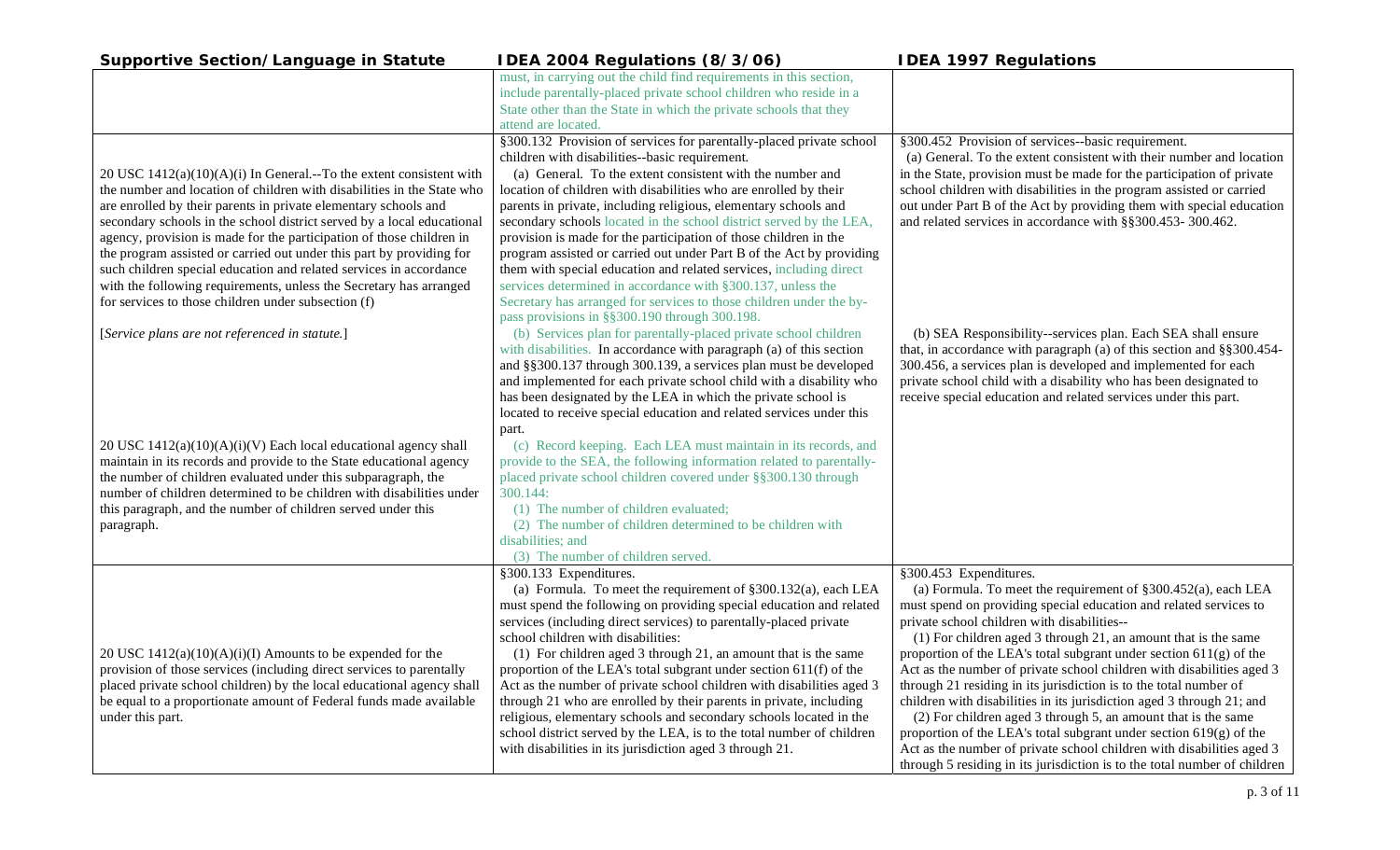| <b>Supportive Section/Language in Statute</b>                       | IDEA 2004 Regulations (8/3/06)                                                                                                      | <b>IDEA 1997 Regulations</b>                                                                                                                |
|---------------------------------------------------------------------|-------------------------------------------------------------------------------------------------------------------------------------|---------------------------------------------------------------------------------------------------------------------------------------------|
|                                                                     | $(2)$ (i) For children aged three through five, an amount that is the                                                               | with disabilities in its jurisdiction aged 3 through 5.                                                                                     |
|                                                                     | same proportion of the LEA's total subgrant under section $619(g)$ of                                                               |                                                                                                                                             |
|                                                                     | the Act as the number of parentally-placed private school children                                                                  |                                                                                                                                             |
|                                                                     | with disabilities aged three through five who are enrolled by their                                                                 |                                                                                                                                             |
|                                                                     | parents in a private, including religious, elementary school located in                                                             |                                                                                                                                             |
|                                                                     | the school district served by the LEA, is to the total number of                                                                    |                                                                                                                                             |
|                                                                     | children with disabilities in its jurisdiction aged three through five.                                                             |                                                                                                                                             |
|                                                                     | (ii) As described in paragraph $(a)(2)(i)$ of this                                                                                  |                                                                                                                                             |
|                                                                     | section, children aged three through five are considered to be                                                                      |                                                                                                                                             |
|                                                                     | parentally-placed private school children with disabilities enrolled                                                                |                                                                                                                                             |
|                                                                     | by their parents in private, including religious, elementary schools, if                                                            |                                                                                                                                             |
|                                                                     | they are enrolled in a private school that meets the definition of                                                                  |                                                                                                                                             |
|                                                                     | elementary school in §300.13.                                                                                                       |                                                                                                                                             |
|                                                                     | (3) If an LEA has not expended for equitable services all of the                                                                    |                                                                                                                                             |
|                                                                     | funds described in paragraphs $(a)(1)$ and $(a)(2)$ of this section by the                                                          |                                                                                                                                             |
|                                                                     | end of the fiscal year for which Congress appropriated the funds, the                                                               |                                                                                                                                             |
|                                                                     | LEA must obligate the remaining funds for special education and                                                                     |                                                                                                                                             |
|                                                                     | related services (including direct services) to parentally-placed                                                                   |                                                                                                                                             |
|                                                                     | private school children with disabilities during a carry-over period of                                                             |                                                                                                                                             |
|                                                                     | one additional year.                                                                                                                |                                                                                                                                             |
| 20 USC $1412(a)(10)(A)(i)(II)$ In calculating the proportionate     | (b) Calculating proportionate amount. In calculating the                                                                            |                                                                                                                                             |
| amount of Federal funds, the local educational agency, after timely | proportionate amount of Federal funds to be provided for parentally-                                                                |                                                                                                                                             |
| and meaningful consultation with representatives of private schools | placed private school children with disabilities, the LEA, after timely                                                             |                                                                                                                                             |
| as described in clause (iii), shall conduct a thorough and complete | and meaningful consultation with representatives of private schools                                                                 |                                                                                                                                             |
| child find process to determine the number of parentally placed     | under §300.134, must conduct a thorough and complete child find                                                                     |                                                                                                                                             |
| children with disabilities attending private schools located in the | process to determine the number of parentally-placed children with                                                                  |                                                                                                                                             |
| local educational agency.                                           | disabilities attending private schools located in the LEA. (See                                                                     |                                                                                                                                             |
|                                                                     | Appendix B for an example of how proportionate share is                                                                             |                                                                                                                                             |
|                                                                     | calculated).                                                                                                                        |                                                                                                                                             |
|                                                                     | (c) Annual count of the number of parentally-placed private                                                                         | (b) Child count. (1) Each LEA shall--                                                                                                       |
|                                                                     | school children with disabilities.                                                                                                  | (i) Consult with representatives of private school children in                                                                              |
|                                                                     | (1) Each LEA must--                                                                                                                 | deciding how to conduct the annual count of the number of private                                                                           |
|                                                                     | (i) After timely and meaningful consultation with representatives<br>of parentally-placed private school children with disabilities | school children with disabilities; and (ii) Ensure that the count is<br>conducted on December 1 or the last Friday of October of each year. |
|                                                                     | (consistent with §300.134), determine the number of parentally-                                                                     | (2) The child count must be used to determine the amount that the                                                                           |
|                                                                     | placed private school children with disabilities attending private                                                                  | LEA must spend on providing special education and related services                                                                          |
|                                                                     | schools located in the LEA; and                                                                                                     | to private school children with disabilities in the next subsequent                                                                         |
|                                                                     | (ii) Ensure that the count is conducted on any date between                                                                         | fiscal year.                                                                                                                                |
|                                                                     | October 1 and December 1, inclusive, of each year.                                                                                  | $\S300.453(c)$ appears above as a companion to proposed                                                                                     |
|                                                                     | (2) The count must be used to determine the amount that the LEA                                                                     | §300.131(d)]                                                                                                                                |
|                                                                     | must spend on providing special education and related services to                                                                   |                                                                                                                                             |
|                                                                     | parentally-placed private school children with disabilities in the next                                                             | §300.453(d) Additional services permissible. State and local                                                                                |
|                                                                     | subsequent fiscal year.                                                                                                             | educational agencies are not prohibited from providing services to                                                                          |
| 20 USC $1412(a)(10)(A)(i)(IV)$ State and local funds may supplement | (d) Supplement, not supplant. State and local funds may                                                                             | private school children with disabilities in excess of those required                                                                       |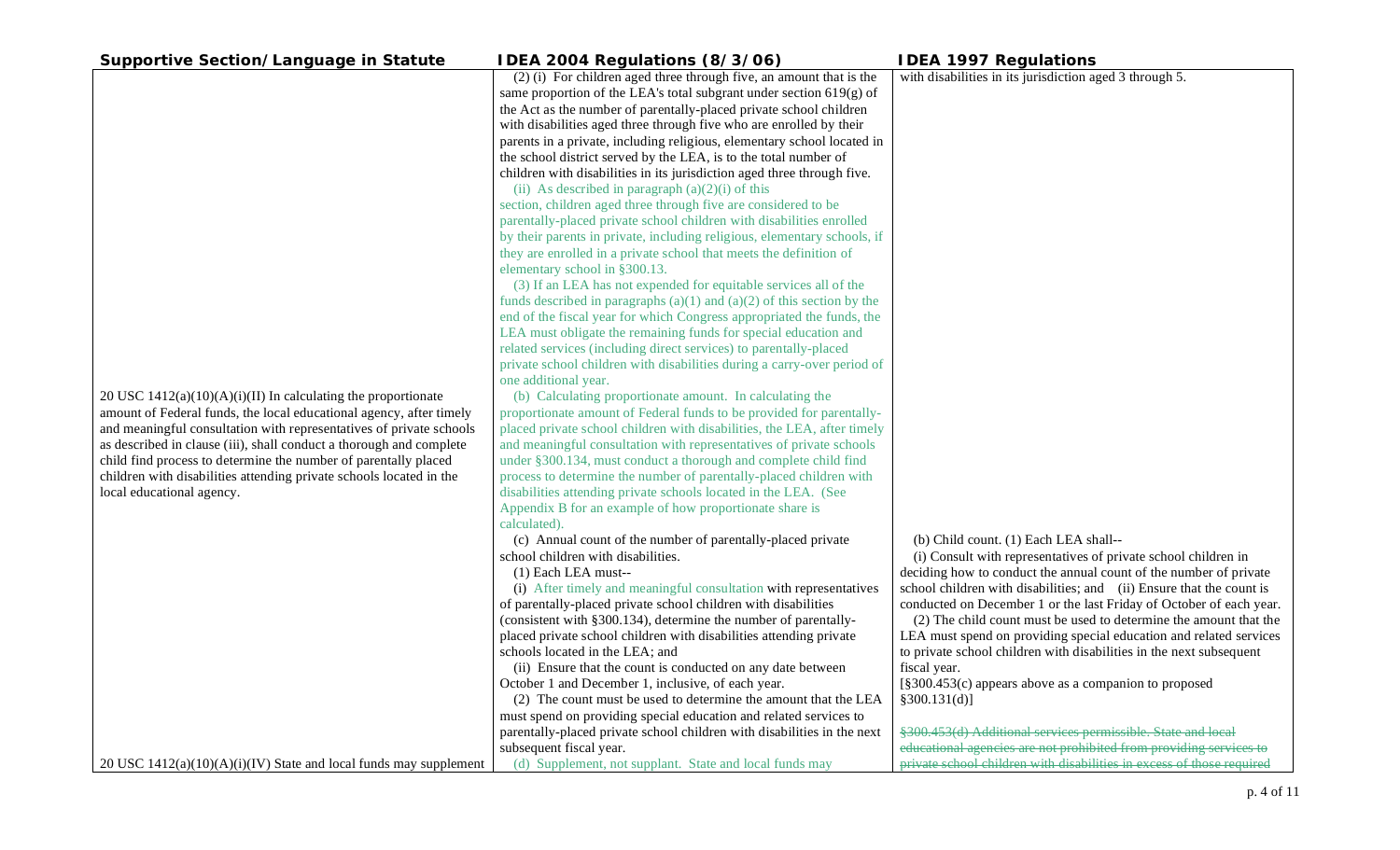| <b>Supportive Section/Language in Statute</b>                                                                                       | IDEA 2004 Regulations (8/3/06)                                                                                                            | <b>IDEA 1997 Regulations</b>                                                                                |
|-------------------------------------------------------------------------------------------------------------------------------------|-------------------------------------------------------------------------------------------------------------------------------------------|-------------------------------------------------------------------------------------------------------------|
| and in no case shall supplant the proportionate amount of Federal                                                                   | supplement and in no case supplant the proportionate amount of                                                                            | by this part, consistent with State law or local policy.                                                    |
| funds required to be expended under this subparagraph.                                                                              | Federal funds required to be expended for parentally-placed private                                                                       |                                                                                                             |
|                                                                                                                                     | school children with disabilities under this part.                                                                                        |                                                                                                             |
| 20 USC 1412(a)(10)(A)(iii) Consultation.--To ensure timely and                                                                      | §300.134 Consultation.                                                                                                                    | §300.454(b) [Printed out of sequence to align with new regulations.]                                        |
| meaningful consultation, a local educational agency, or where                                                                       | To ensure timely and meaningful consultation, an LEA, or, if                                                                              | Consultation with representatives of private school children with                                           |
| appropriate, a State educational agency, shall consult with private                                                                 | appropriate, an SEA, must consult with private school                                                                                     | disabilities. (1) General. Each LEA shall consult, in a timely and                                          |
| school representatives and representatives of parents of parentally                                                                 | representatives and representatives of parents of parentally-placed                                                                       | meaningful way, with appropriate representatives of private school                                          |
| placed private school children with disabilities during the design and                                                              | private school children with disabilities during the design and                                                                           | children with disabilities in light of the funding under §300.453, the                                      |
| development of special education and related services for the                                                                       | development of special education and related services for the                                                                             | number of private school children with disabilities, the needs of                                           |
| children, including regarding--                                                                                                     | children regarding the following:                                                                                                         | private school children with disabilities, and their location to decide-                                    |
| (I) the child find process and how parentally placed private school                                                                 | (a) Child find. The child find process, including--                                                                                       |                                                                                                             |
| children suspected of having a disability can participate equitably,                                                                | (1) How parentally-placed private school children suspected of                                                                            | (i) Which children will receive services under $\S 300.452$ ;                                               |
| including how parents, teachers, and private school officials will be                                                               | having a disability can participate equitably; and                                                                                        | (ii) What services will be provided;                                                                        |
| informed of the process;                                                                                                            | (2) How parents, teachers, and private school officials will be<br>informed of the process.                                               | (iii) How and where the services will be provided; and<br>(iv) How the services provided will be evaluated. |
| (II) the determination of the proportionate amount of Federal<br>funds available to serve parentally placed private school children | (b) Proportionate share of funds. The determination of the                                                                                | (2) Genuine opportunity. Each LEA shall give appropriate                                                    |
| with disabilities under this subparagraph, including the                                                                            | proportionate share of Federal funds available to serve parentally-                                                                       | representatives of private school children with disabilities a genuine                                      |
| determination of how the amount was calculated;                                                                                     | placed private school children with disabilities under §300.133(b),                                                                       | opportunity to express their views regarding each matter that is                                            |
| (III) the consultation process among the local educational agency,                                                                  | including the determination of how the proportionate share of those                                                                       | subject to the consultation requirements in this section.                                                   |
| private school officials, and representatives of parents of parentally                                                              | funds was calculated.                                                                                                                     | (3) Timing. The consultation required by paragraph $(b)(1)$ of this                                         |
| placed private school children with disabilities, including how such                                                                | (c) Consultation process. The consultation process among the                                                                              | section must occur before the LEA makes any decision that affects                                           |
| process will operate throughout the school year to ensure that                                                                      | LEA, private school officials, and representatives of parents of                                                                          | the opportunities of private school children with disabilities to                                           |
| parentally placed private school children with disabilities identified                                                              | parentally-placed private school children with disabilities, including                                                                    | participate in services under §§300.452-300.462.                                                            |
| through the child find process can meaningfully participate in special                                                              | how the process will operate throughout the school year to ensure                                                                         |                                                                                                             |
| education and related services;                                                                                                     | that parentally-placed children with disabilities identified through                                                                      |                                                                                                             |
| (IV) how, where, and by whom special education and related                                                                          | the child find process can meaningfully participate in special                                                                            |                                                                                                             |
| services will be provided for parentally placed private school                                                                      | education and related services.                                                                                                           |                                                                                                             |
| children with disabilities, including a discussion of types of services,                                                            | (d) Provision of special education and related services. How,                                                                             |                                                                                                             |
| including direct services and alternate service delivery mechanisms,                                                                | where, and by whom special education and related services will be                                                                         |                                                                                                             |
| how such services will be apportioned if funds are insufficient to                                                                  | provided for parentally-placed private school children with                                                                               |                                                                                                             |
| serve all children, and how and when these decisions will be made;                                                                  | disabilities, including a discussion of--                                                                                                 |                                                                                                             |
| and                                                                                                                                 | (1) The types of services, including direct services and alternate                                                                        |                                                                                                             |
| (V) how, if the local educational agency disagrees with the views                                                                   | service delivery mechanisms; and                                                                                                          |                                                                                                             |
| of the private school officials on the provision of services or the                                                                 | (2) How special education and related services will be                                                                                    |                                                                                                             |
| types of services, whether provided directly or through a contract,                                                                 | apportioned if funds are insufficient to serve all parentally-placed                                                                      |                                                                                                             |
| the local educational agency shall provide to the private school                                                                    | private school children; and                                                                                                              |                                                                                                             |
| officials a written explanation of the reasons why the local                                                                        | (3) How and when those decisions will be made;                                                                                            |                                                                                                             |
| educational agency chose not to provide services directly or through                                                                | (e) Written explanation by LEA regarding services. How, if the                                                                            |                                                                                                             |
| a contract.                                                                                                                         | LEA disagrees with the views of the private school officials on the                                                                       |                                                                                                             |
|                                                                                                                                     | provision of services or the types of services (whether provided                                                                          |                                                                                                             |
|                                                                                                                                     | directly or through a contract), the LEA will provide to the private<br>school officials a written explanation of the reasons why the LEA |                                                                                                             |
|                                                                                                                                     | chose not to provide services directly or through a contract.                                                                             |                                                                                                             |
|                                                                                                                                     |                                                                                                                                           |                                                                                                             |
|                                                                                                                                     |                                                                                                                                           |                                                                                                             |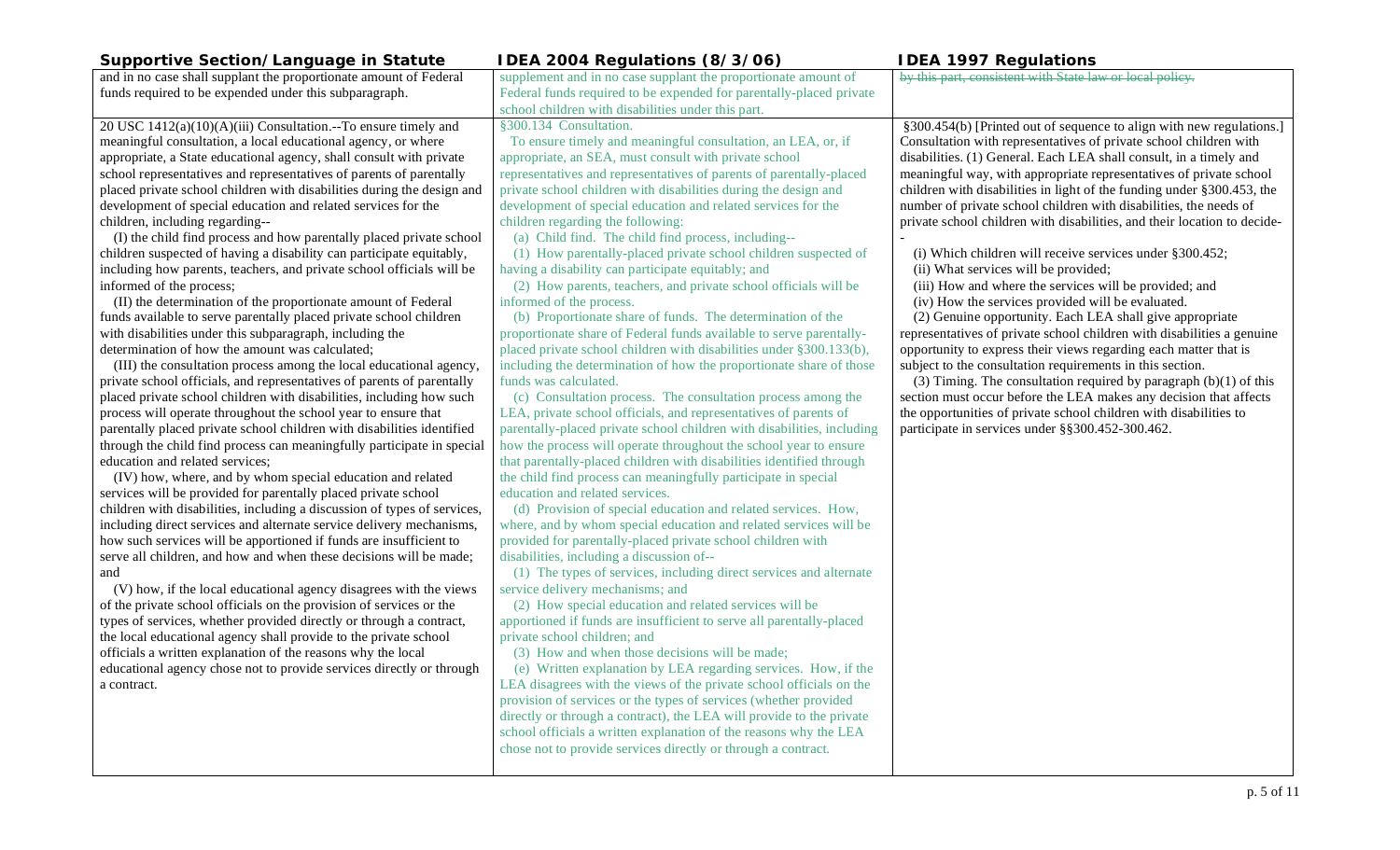| <b>Supportive Section/Language in Statute</b>                                                                                                                                                                                                                                                                                                                                                                                                                                                                                                                                                                                                                                                                                                                                                                                                                                                                                                                                                                                                                                                                         | IDEA 2004 Regulations (8/3/06)                                                                                                                                                                                                                                                                                                                                                                                                                                                                                                                                                                                                                                                                                                                                                                                                                                                                                                                                    | <b>IDEA 1997 Regulations</b>                                                                                                                                                                                                                                                                                                                                                                                                                                                                                                                                                                                                                                                                                                                                                                                    |
|-----------------------------------------------------------------------------------------------------------------------------------------------------------------------------------------------------------------------------------------------------------------------------------------------------------------------------------------------------------------------------------------------------------------------------------------------------------------------------------------------------------------------------------------------------------------------------------------------------------------------------------------------------------------------------------------------------------------------------------------------------------------------------------------------------------------------------------------------------------------------------------------------------------------------------------------------------------------------------------------------------------------------------------------------------------------------------------------------------------------------|-------------------------------------------------------------------------------------------------------------------------------------------------------------------------------------------------------------------------------------------------------------------------------------------------------------------------------------------------------------------------------------------------------------------------------------------------------------------------------------------------------------------------------------------------------------------------------------------------------------------------------------------------------------------------------------------------------------------------------------------------------------------------------------------------------------------------------------------------------------------------------------------------------------------------------------------------------------------|-----------------------------------------------------------------------------------------------------------------------------------------------------------------------------------------------------------------------------------------------------------------------------------------------------------------------------------------------------------------------------------------------------------------------------------------------------------------------------------------------------------------------------------------------------------------------------------------------------------------------------------------------------------------------------------------------------------------------------------------------------------------------------------------------------------------|
| 20 USC 1412(a)(10)(A)(iv) Written Affirmation.--When timely and<br>meaningful consultation as required by clause (iii) has occurred, the<br>local educational agency shall obtain a written affirmation signed by<br>the representatives of participating private schools, and if such<br>representatives do not provide such affirmation within a reasonable<br>period of time, the local educational agency shall forward the<br>documentation of the consultation process to the State educational<br>agency.                                                                                                                                                                                                                                                                                                                                                                                                                                                                                                                                                                                                      | §300.135 Written affirmation.<br>(a) When timely and meaningful consultation, as required by<br>§300.134, has occurred, the LEA must obtain a written affirmation<br>signed by the representatives of participating private schools.<br>(b) If the representatives do not provide the affirmation within a<br>reasonable period of time, the LEA must forward the documentation<br>of the consultation process to the SEA.                                                                                                                                                                                                                                                                                                                                                                                                                                                                                                                                        | No comparable language.                                                                                                                                                                                                                                                                                                                                                                                                                                                                                                                                                                                                                                                                                                                                                                                         |
| 20 USC 1412(a)(10)(A(v) Compliance.--<br>(I) In General.--A private school official shall have the right to<br>submit a complaint to the State educational agency that the local<br>educational agency did not engage in consultation that was<br>meaningful and timely, or did not give due consideration to the<br>views of the private school official.<br>(II) Procedure.--If the private school official wishes to submit a<br>complaint, the official shall provide the basis of the noncompliance<br>with this subparagraph by the local educational agency to the State<br>educational agency, and the local educational agency shall forward<br>the appropriate documentation to the State educational agency. If the<br>private school official is dissatisfied with the decision of the State<br>educational agency, such official may submit a complaint to the<br>Secretary by providing the basis of the noncompliance with this<br>subparagraph by the local educational agency to the Secretary, and<br>the State educational agency shall forward the appropriate<br>documentation to the Secretary. | §300.136 Compliance.<br>(a) General. A private school official has the right to submit a<br>complaint to the SEA that the LEA--<br>(1) Did not engage in consultation that was meaningful and<br>timely; or<br>(2) Did not give due consideration to the views of the private<br>school official.<br>(b) Procedure.<br>(1) If the private school official wishes to submit a complaint, the<br>official must provide to the SEA the basis of the noncompliance by<br>the LEA with the applicable private school provisions in this part;<br>and<br>(2) The LEA must forward the appropriate documentation to the<br>SEA.<br>$(3)(i)$ If the private school official is dissatisfied with the decision<br>of the SEA, the official may submit a complaint to the Secretary by<br>providing the information on noncompliance described in paragraph<br>$(b)(1)$ of this section; and<br>(ii) The SEA must forward the appropriate documentation to the<br>Secretary | No comparable language.                                                                                                                                                                                                                                                                                                                                                                                                                                                                                                                                                                                                                                                                                                                                                                                         |
| 20 USC 1412(a)(10)(A)<br>["No individual right" language does not appear in statute.]<br>[Service plans are not referenced in statute.]                                                                                                                                                                                                                                                                                                                                                                                                                                                                                                                                                                                                                                                                                                                                                                                                                                                                                                                                                                               | §300.137 Equitable services determined.<br>(a) No individual right to special education and related services.<br>No parentally-placed private school child with a disability has an<br>individual right to receive some or all of the special education and<br>related services that the child would receive if enrolled in a public<br>school.<br>(b) Decisions. (1) Decisions about the services that will be<br>provided to parentally-placed private school children with<br>disabilities under §§300.130 through 300.144 must be made in<br>accordance with paragraph (c) of this section and §300.134(c).<br>(2) The LEA must make the final decisions with respect to the<br>services to be provided to eligible parentally-placed private school<br>children with disabilities.<br>(c) Services plan for each child served under §§300.130 through                                                                                                        | §300.454 Services determined.<br>(a) No individual right to special education and related services.<br>(1) No private school child with a disability has an individual right<br>to receive some or all of the special education and related services<br>that the child would receive if enrolled in a public school.<br>(2) Decisions about the services that will be provided to private<br>school children with disabilities under §§300.452-300.462, must be<br>made in accordance with paragraphs (b), and (c) of this section.<br>[See $$300.454(b)(1)$ through (3) above.]<br>§300.454(b)(4) Decisions. The LEA shall make the final decisions<br>with respect to the services to be provided to eligible private school<br>children.<br>§300.454(c) Services plan for each child served under §§300.450- |
|                                                                                                                                                                                                                                                                                                                                                                                                                                                                                                                                                                                                                                                                                                                                                                                                                                                                                                                                                                                                                                                                                                                       | 300.144. If a child with a disability is enrolled in a religious or other<br>private school by the child's parents and will receive special                                                                                                                                                                                                                                                                                                                                                                                                                                                                                                                                                                                                                                                                                                                                                                                                                       | 300.462. If a child with a disability is enrolled in a religious or other<br>private school and will receive special education or related services                                                                                                                                                                                                                                                                                                                                                                                                                                                                                                                                                                                                                                                              |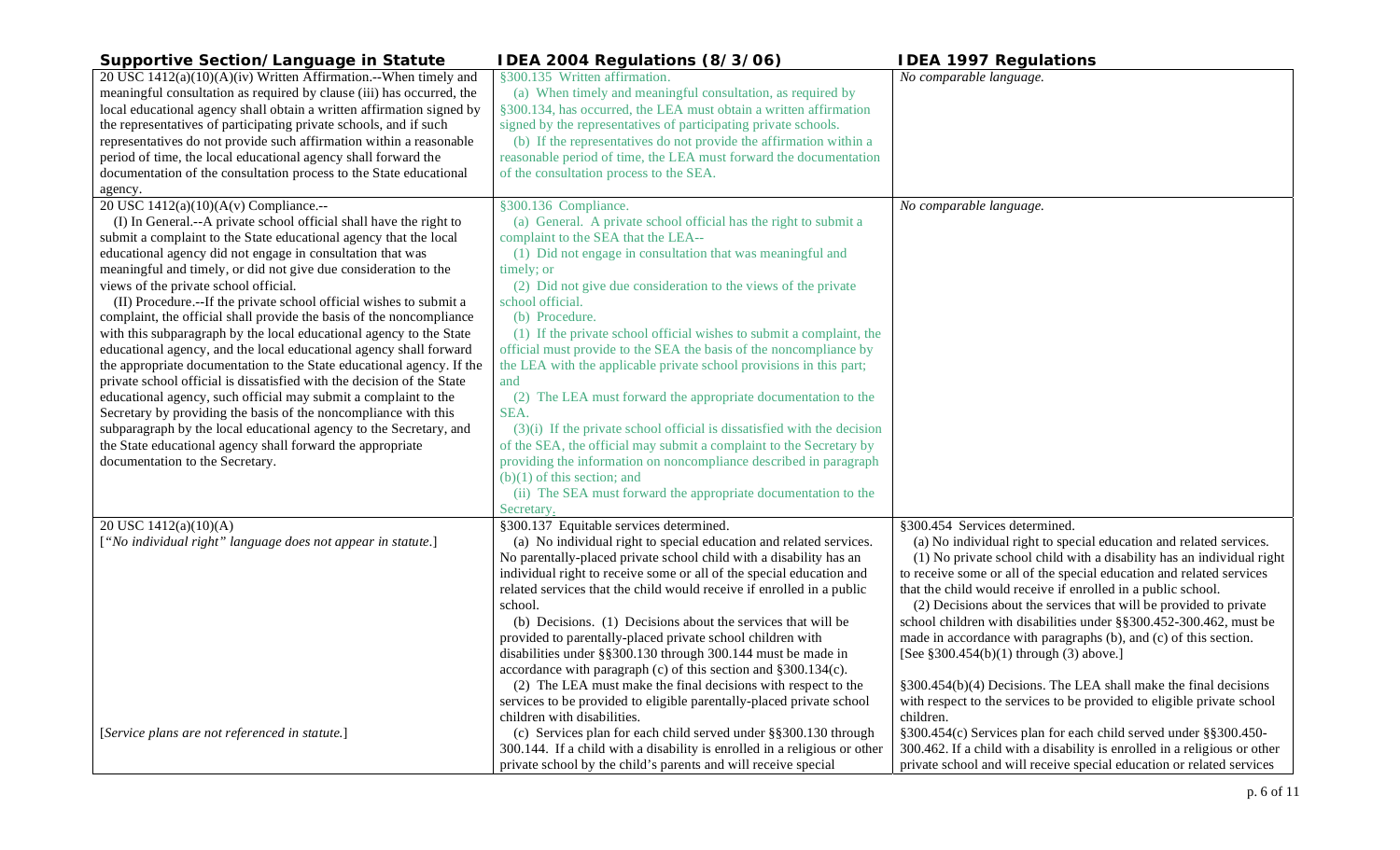| <b>Supportive Section/Language in Statute</b>                                                                         | IDEA 2004 Regulations (8/3/06)                                                                            | <b>IDEA 1997 Regulations</b>                                                                     |
|-----------------------------------------------------------------------------------------------------------------------|-----------------------------------------------------------------------------------------------------------|--------------------------------------------------------------------------------------------------|
|                                                                                                                       | education or related services from an LEA, the LEA must--                                                 | from an LEA, the LEA shall--                                                                     |
|                                                                                                                       | (1) Initiate and conduct meetings to develop, review, and revise a                                        | (1) Initiate and conduct meetings to develop, review, and revise a                               |
|                                                                                                                       | services plan for the child, in accordance with §300.138(b); and                                          | services plan for the child, in accordance with §300.455(b); and                                 |
|                                                                                                                       | (2) Ensure that a representative of the religious or other private                                        | (2) Ensure that a representative of the religious or other private                               |
|                                                                                                                       | school attends each meeting. If the representative cannot attend, the                                     | school attends each meeting. If the representative cannot attend, the                            |
|                                                                                                                       | LEA shall use other methods to ensure participation by the religious                                      | LEA shall use other methods to ensure participation by the private                               |
|                                                                                                                       | or other private school, including individual or conference telephone                                     | school, including individual or conference telephone calls.                                      |
|                                                                                                                       | calls                                                                                                     |                                                                                                  |
|                                                                                                                       | §300.138 Equitable services provided.                                                                     | §300.455 Services provided.                                                                      |
|                                                                                                                       | (a) General. (1) The services provided to parentally-placed                                               | (a) General. (1) The services provided to private school children                                |
|                                                                                                                       | private school children with disabilities must be provided by                                             | with disabilities must be provided by personnel meeting the same                                 |
|                                                                                                                       | personnel meeting the same standards as personnel providing                                               | standards as personnel providing services in the public schools.                                 |
|                                                                                                                       | services in the public schools, except that private elementary school                                     | (2) Private school children with disabilities may receive a                                      |
|                                                                                                                       | and secondary school teachers who are providing equitable services                                        | different amount of services than children with disabilities in public                           |
|                                                                                                                       | to parentally-placed private school children with disabilities do not                                     | schools.                                                                                         |
|                                                                                                                       | have to meet the highly qualified special education teacher<br>requirements of §300.18.                   | (3) No private school child with a disability is entitled to any                                 |
|                                                                                                                       | (2) Parentally-placed private school children with disabilities may                                       | service or to any amount of a service the child would receive if<br>enrolled in a public school. |
|                                                                                                                       | receive a different amount of services than children with disabilities                                    |                                                                                                  |
|                                                                                                                       | in public schools.                                                                                        |                                                                                                  |
| [Service plans are not referenced in statute.]                                                                        | (b) Services provided in accordance with a services plan.                                                 | (b) Services provided in accordance with a services plan. (1) Each                               |
|                                                                                                                       | (1) Each parentally-placed private school child with a disability                                         | private school child with a disability who has been designated to                                |
|                                                                                                                       | who has been designated to receive services under §300.132 must                                           | receive services under §300.452 must have a services plan that                                   |
|                                                                                                                       | have a services plan that describes the specific special education and                                    | describes the specific special education and related services that the                           |
|                                                                                                                       | related services that the LEA will provide to the child in light of the                                   | LEA will provide to the child in light of the services that the LEA                              |
|                                                                                                                       | services that the LEA has determined, through the process described                                       | has determined, through the process described in §§300.453-                                      |
|                                                                                                                       | in §§300.134 and 300.137, it will make available to parentally-                                           | 300.454, it will make available to private school children with                                  |
|                                                                                                                       | placed private school children with disabilities.                                                         | disabilities.                                                                                    |
|                                                                                                                       | (2) The services plan must, to the extent appropriate--                                                   | (2) The services plan must, to the extent appropriate--                                          |
|                                                                                                                       | (i) Meet the requirements of $\S 300.320$ , or for a child ages three                                     | (i) Meet the requirements of $\S 300.347$ , with respect to the services                         |
|                                                                                                                       | through five, meet the requirements of $\S 300.323(b)$ with respect to                                    | provided; and                                                                                    |
|                                                                                                                       | the services provided; and                                                                                | (ii) Be developed, reviewed, and revised consistent with                                         |
|                                                                                                                       | (ii) Be developed, reviewed, and revised consistent with                                                  | §§300.342-300.346.                                                                               |
|                                                                                                                       | §§300.321 through 300.324.                                                                                |                                                                                                  |
| 20 USC 1412(a)(10)(A)(vi) Provision of Equitable Services.--                                                          | (c) Provision of equitable services. (1) The provision of services                                        |                                                                                                  |
| (I) Directly or Through Contracts.--The provision of services                                                         | pursuant to this section and §§300.139 through 300.143 must be                                            |                                                                                                  |
| pursuant to this subparagraph shall be provided--                                                                     | provided:                                                                                                 |                                                                                                  |
| (aa) by employees of a public agency; or                                                                              | (i) By employees of a public agency; or<br>(ii) Through contract by the public agency with an individual, |                                                                                                  |
| (bb) through contract by the public agency with an individual,<br>association, agency, organization, or other entity. | association, agency, organization, or other entity.                                                       |                                                                                                  |
| (II) Secular, Neutral, NonideologicaL.--Special education and                                                         | (2) Special education and related services provided to parentally-                                        |                                                                                                  |
| related services provided to parentally placed private school children                                                | placed private school children with disabilities, including materials                                     |                                                                                                  |
| with disabilities, including materials and equipment, shall be secular,                                               | and equipment, must be secular, neutral, and nonideological.                                              |                                                                                                  |
| neutral, and nonideological.                                                                                          |                                                                                                           |                                                                                                  |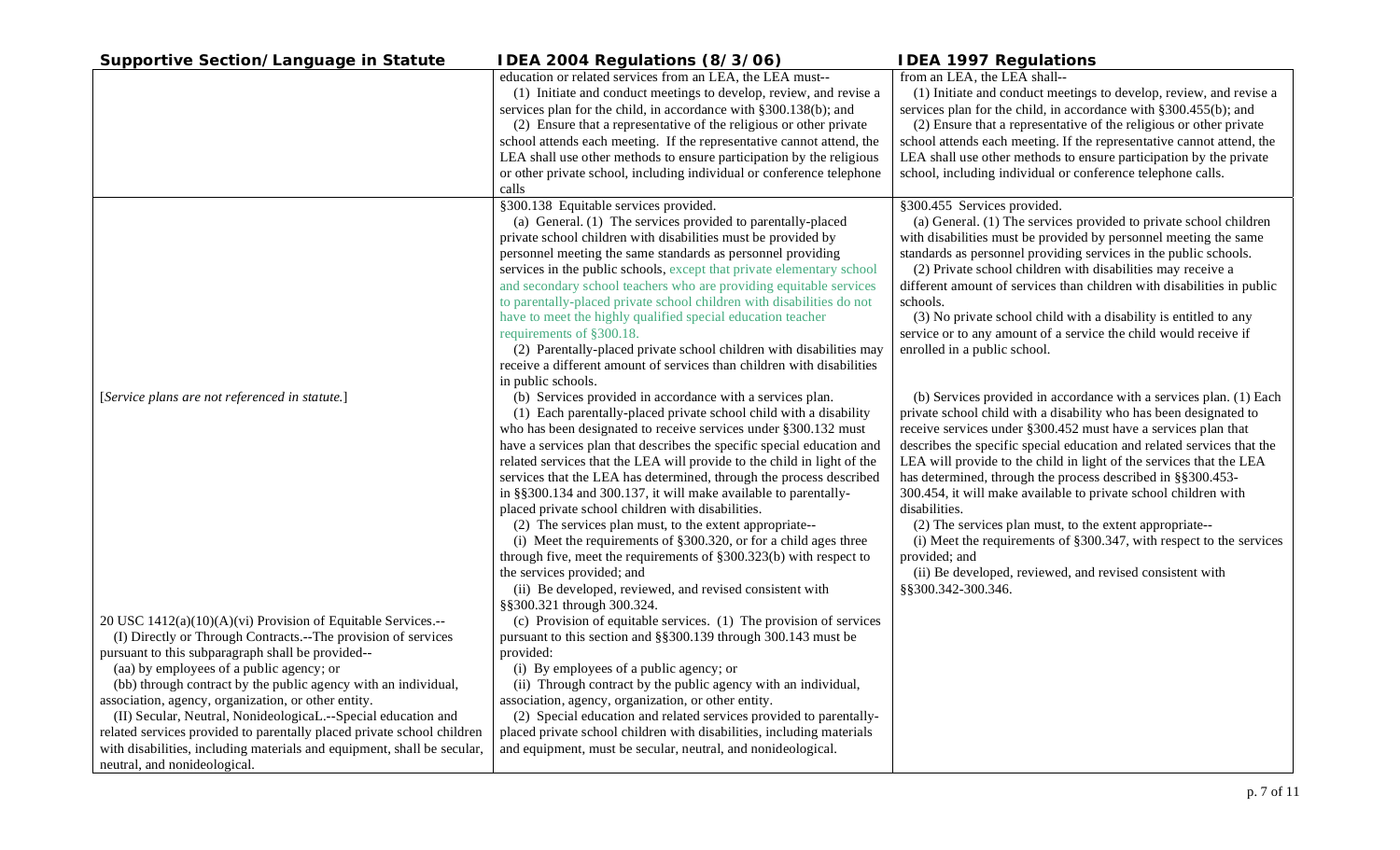| <b>Supportive Section/Language in Statute</b>                         | IDEA 2004 Regulations (8/3/06)                                         | <b>IDEA 1997 Regulations</b>                                                                                                                    |
|-----------------------------------------------------------------------|------------------------------------------------------------------------|-------------------------------------------------------------------------------------------------------------------------------------------------|
| 20 USC 1412(a)(10)(A)(i)(III) Such services to parentally placed      | §300.139 Location of services and transportation.                      | §300.456 Location of services; transportation.                                                                                                  |
| private school children with disabilities may be provided to the      | (a) Services on private school premises. Services to parentally-       | (a) On-site. Services provided to private school children with                                                                                  |
| children on the premises of private, including religious, schools, to | placed private school children with disabilities may be provided on    | disabilities may be provided on-site at a child's private school,                                                                               |
| the extent consistent with law.                                       | the premises of private, including religious, schools, to the extent   | including a religious school, to the extent consistent with law.                                                                                |
|                                                                       | consistent with law.                                                   | (b) Transportation.                                                                                                                             |
|                                                                       | (b) Transportation. (1) General.                                       | $(1)$ General.                                                                                                                                  |
|                                                                       | (i) If necessary for the child to benefit from or participate in the   | (i) If necessary for the child to                                                                                                               |
|                                                                       | services provided under this part, a parentally-placed private school  | benefit from or participate in the services provided under this part, a                                                                         |
|                                                                       | child with a disability must be provided transportation--              | private school child with a disability must be provided                                                                                         |
|                                                                       | (A) From the child's school or the child's home to a site other        | transportation--                                                                                                                                |
|                                                                       | than the private school; and                                           | (A) From the child's school or the child's home to a site other than                                                                            |
|                                                                       | (B) From the service site to the private school, or to the child's     | the private school; and                                                                                                                         |
|                                                                       | home, depending on the timing of the services.                         | (B) From the service site to the private school, or to the child's                                                                              |
|                                                                       | (ii) LEAs are not required to provide transportation from the          | home, depending on the timing of the services.                                                                                                  |
|                                                                       | child's home to the private school.                                    | (ii) LEAs are not required to provide transportation from the                                                                                   |
|                                                                       | (2) Cost of transportation. The cost of the transportation             | child's home to the private school.                                                                                                             |
|                                                                       |                                                                        |                                                                                                                                                 |
|                                                                       | described in paragraph $(b)(1)(i)$ of this section may be included in  | (2) Cost of transportation. The cost of the transportation described<br>in paragraph $(b)(1)(i)$ of this section may be included in calculating |
|                                                                       | calculating whether the LEA has met the requirement of §300.133.       |                                                                                                                                                 |
|                                                                       |                                                                        | whether the LEA has met the requirement of §300.453.                                                                                            |
| $\overline{20}$ USC 1412(a)(10)(A)                                    | §300.140 Due process complaints and State complaints.                  | §300.457 Complaints.                                                                                                                            |
|                                                                       | (a) Due process not applicable, except for child find.                 | (a) Due process inapplicable. The procedures in $\S$ §300.504-                                                                                  |
|                                                                       | $(1)$ Except as provided in paragraph $(b)$ of this section, the       | 300.515 do not apply to complaints that an LEA has failed to meet                                                                               |
|                                                                       | procedures in §§300.504 through 300.519 do not apply to complaints     | the requirements of §§300.452-300.462, including the provision of                                                                               |
|                                                                       | that an LEA has failed to meet the requirements of §§300.132           | services indicated on the child's services plan.                                                                                                |
|                                                                       | through 300.139, including the provision of services indicated on the  | (b) Due process applicable. The procedures in $\S$ \$300.504-300.515                                                                            |
|                                                                       | child's services plan.                                                 | do apply to complaints that an LEA has failed to meet the                                                                                       |
|                                                                       | (b) Child find complaints--to be filed with the LEA in which the       | requirements of §300.451, including the requirements of §§300.530-                                                                              |
|                                                                       | private school is located.                                             | 300.543.                                                                                                                                        |
|                                                                       | (1) The procedures in $\S$ §300.504 through 300.519 apply to           |                                                                                                                                                 |
|                                                                       | complaints that an LEA has failed to meet the child find               |                                                                                                                                                 |
|                                                                       | requirements in §300.131, including the requirements in §§300.300      |                                                                                                                                                 |
|                                                                       | through 300.311.                                                       |                                                                                                                                                 |
|                                                                       | (2) Any due process complaint regarding the child find                 |                                                                                                                                                 |
|                                                                       | requirements (as described in paragraph $(b)(1)$ of this section) must |                                                                                                                                                 |
|                                                                       | be filed with the LEA in which the private school is located and a     |                                                                                                                                                 |
|                                                                       | copy must be forwarded to the SEA.                                     |                                                                                                                                                 |
|                                                                       | (c) State complaints.                                                  | (c) State complaints. Complaints that an SEA or LEA has failed to                                                                               |
|                                                                       | (1) Any complaint that an SEA or LEA has failed to meet the            | meet the requirements of §§300.451-300.462 may be filed under the                                                                               |
|                                                                       | requirements in §§300.132 through 300.135 and 300.137 through          | procedures in §§300.660-300.662.                                                                                                                |
|                                                                       | 300.144 must be filed in accordance with the procedures described      |                                                                                                                                                 |
|                                                                       | in §§300.151 through 300.153.                                          |                                                                                                                                                 |
|                                                                       | (2) A complaint filed by a private school official under               |                                                                                                                                                 |
|                                                                       | §300.136(a) must be filed with the SEA in accordance with the          |                                                                                                                                                 |
|                                                                       | procedures in $§300.136(b)$ .                                          |                                                                                                                                                 |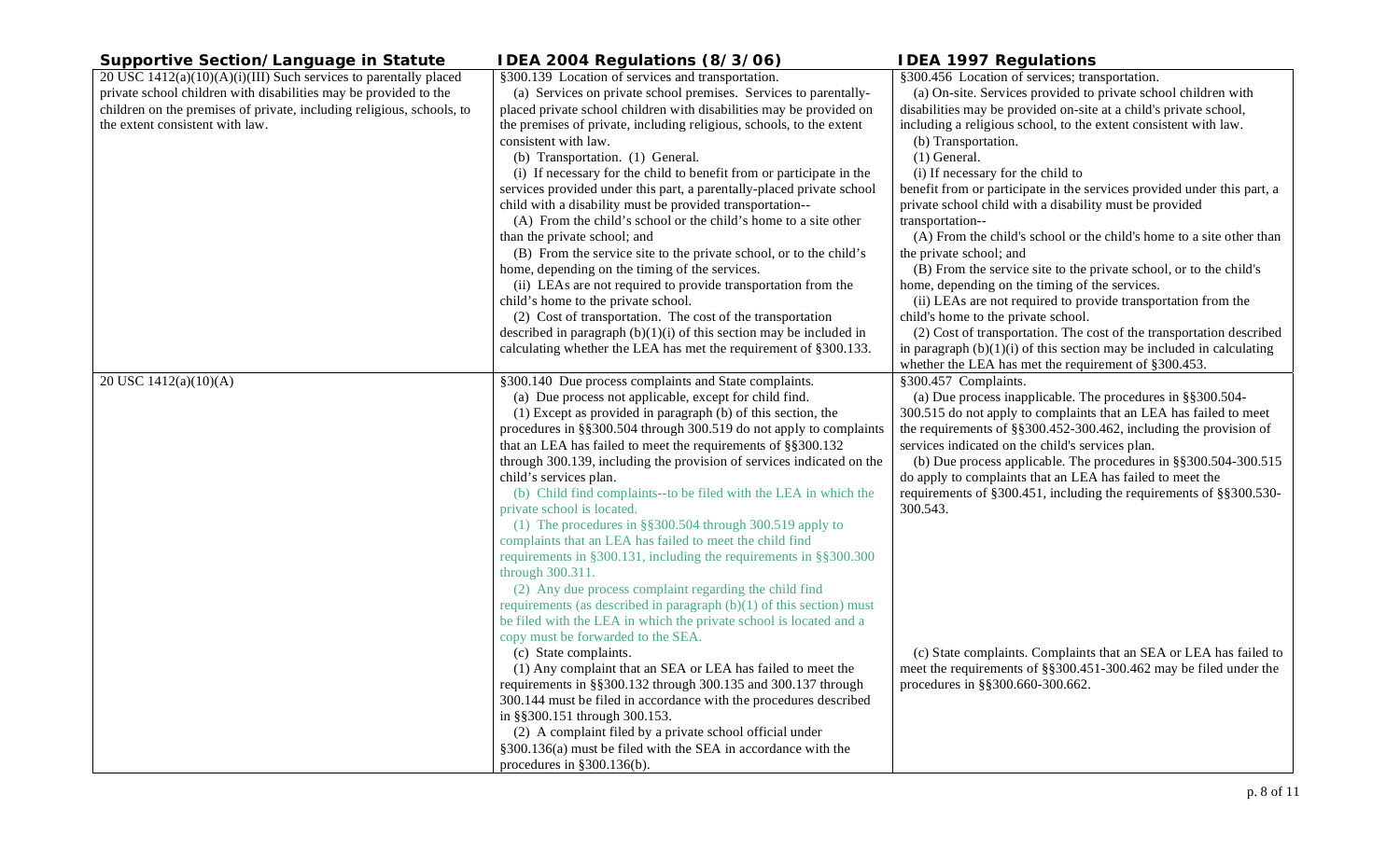| <b>Supportive Section/Language in Statute</b>                         | IDEA 2004 Regulations (8/3/06)                                          | <b>IDEA 1997 Regulations</b>                                           |
|-----------------------------------------------------------------------|-------------------------------------------------------------------------|------------------------------------------------------------------------|
| 20 USC $1412(a)(10)(A)$                                               | §300.141 Requirement that funds not benefit a private school.           | §300.459 Requirement that funds not benefit a private school.          |
|                                                                       | (a) An LEA may not use funds provided under section 611 or 619          | (a) An LEA may not use funds provided under section 611 or 619         |
|                                                                       | of the Act to finance the existing level of instruction in a private    | of the Act to finance the existing level of instruction in a private   |
|                                                                       | school or to otherwise benefit the private school.                      | school or to otherwise benefit the private school.                     |
|                                                                       | (b) The LEA must use funds provided under Part B of the Act to          | (b) The LEA shall use funds provided under Part B of the Act to        |
|                                                                       | meet the special education and related services needs of parentally-    | meet the special education and related services needs of students      |
|                                                                       | placed private school children with disabilities, but not for meeting-- | enrolled in private schools, but not for--                             |
|                                                                       | (1) The needs of a private school; or                                   | (1) The needs of a private school; or                                  |
|                                                                       | (2) The general needs of the students enrolled in the private           | (2) The general needs of the students enrolled in the private          |
|                                                                       | school.                                                                 | school.                                                                |
| 20 USC 1412(a)(10)(A)                                                 | §300.142 Use of personnel.                                              | §300.460 Use of public school personnel.                               |
|                                                                       | (a) Use of public school personnel. An LEA may use funds                | An LEA may use funds available under sections 611 and 619 of the       |
|                                                                       | available under sections 611 and 619 of the Act to make public          | Act to make public school personnel available in other than public     |
|                                                                       | school personnel available in other than public facilities--            | facilities--                                                           |
|                                                                       | (1) To the extent necessary to provide services under $\S$ §300.130     | (a) To the extent necessary to provide services under $\S$ §300.450-   |
|                                                                       | through 300.144 for parentally-placed private school children with      | 300.462 for private school children with disabilities; and             |
|                                                                       | disabilities; and                                                       | (b) If those services are not normally provided by the private         |
|                                                                       | (2) If those services are not normally provided by the private          | school.                                                                |
|                                                                       | school.                                                                 |                                                                        |
|                                                                       | (b) Use of private school personnel. An LEA may use funds               | §300.461 Use of private school personnel.                              |
|                                                                       | available under sections 611 and 619 of the Act to pay for the          | An LEA may use funds available under section 611 or 619 of the         |
|                                                                       | services of an employee of a private school to provide services under   | Act to pay for the services of an employee of a private school to      |
|                                                                       | §§300.130 through 300.144 if--                                          | provide services under §§300.450-300.462 if--                          |
|                                                                       | (1) The employee performs the services outside of his or her            | (a) The employee performs the services outside of his or her           |
|                                                                       | regular hours of duty; and                                              | regular hours of duty; and                                             |
|                                                                       | (2) The employee performs the services under public supervision         | (b) The employee performs the services under public supervision        |
|                                                                       | and control.                                                            | and control.                                                           |
| 20 USC 1412(a)(10)(A)                                                 | §300.143 Separate classes prohibited.                                   | §300.458 Separate classes prohibited.                                  |
|                                                                       | An LEA may not use funds available under section 611 or 619 of the      | An LEA may not use funds available under section 611 or 619 of the     |
|                                                                       | Act for classes that are organized separately on the basis of school    | Act for classes that are organized separately on the basis of school   |
|                                                                       | enrollment or religion of the children if-                              | enrollment or religion of the students if--                            |
|                                                                       | (a) The classes are at the same site; and                               | (a) The classes are at the same site; and                              |
|                                                                       | (b) The classes include children enrolled in public schools and         | (b) The classes include students enrolled in public schools and        |
|                                                                       | children enrolled in private schools.                                   | students enrolled in private schools.                                  |
| 20 USC 1412(a)(10)(A)(vii) Public Control of Funds.--The control      | §300.144 Property, equipment, and supplies.                             | §300.462 Requirements concerning property, equipment, and              |
| of funds used to provide special education and related services under | (a) A public agency must control and administer the funds used to       | supplies for the benefit of private school children with disabilities. |
| this subparagraph, and title to materials, equipment, and property    | provide special education and related services under §§300.137          | (a) A public agency must keep title to and exercise continuing         |
| purchased with those funds, shall be in a public agency for the uses  | through 300.139, and hold title to and administer materials,            | administrative control of all property, equipment, and supplies that   |
| and purposes provided in this title, and a public agency shall        | equipment, and property purchased with those funds for the uses and     | the public agency acquires with funds under section 611 or 619 of      |
| administer the funds and property.                                    | purposes provided in the Act.                                           | the Act for the benefit of private school children with disabilities.  |
|                                                                       | (b) The public agency may place equipment and supplies in a             | (b) The public agency may place equipment and supplies in a            |
|                                                                       | private school for the period of time needed for the Part B program.    | private school for the period of time needed for the program.          |
|                                                                       | (c) The public agency must ensure that the equipment and                | (c) The public agency shall ensure that the equipment and supplies     |
|                                                                       | supplies placed in a private school--                                   | placed in a private school--                                           |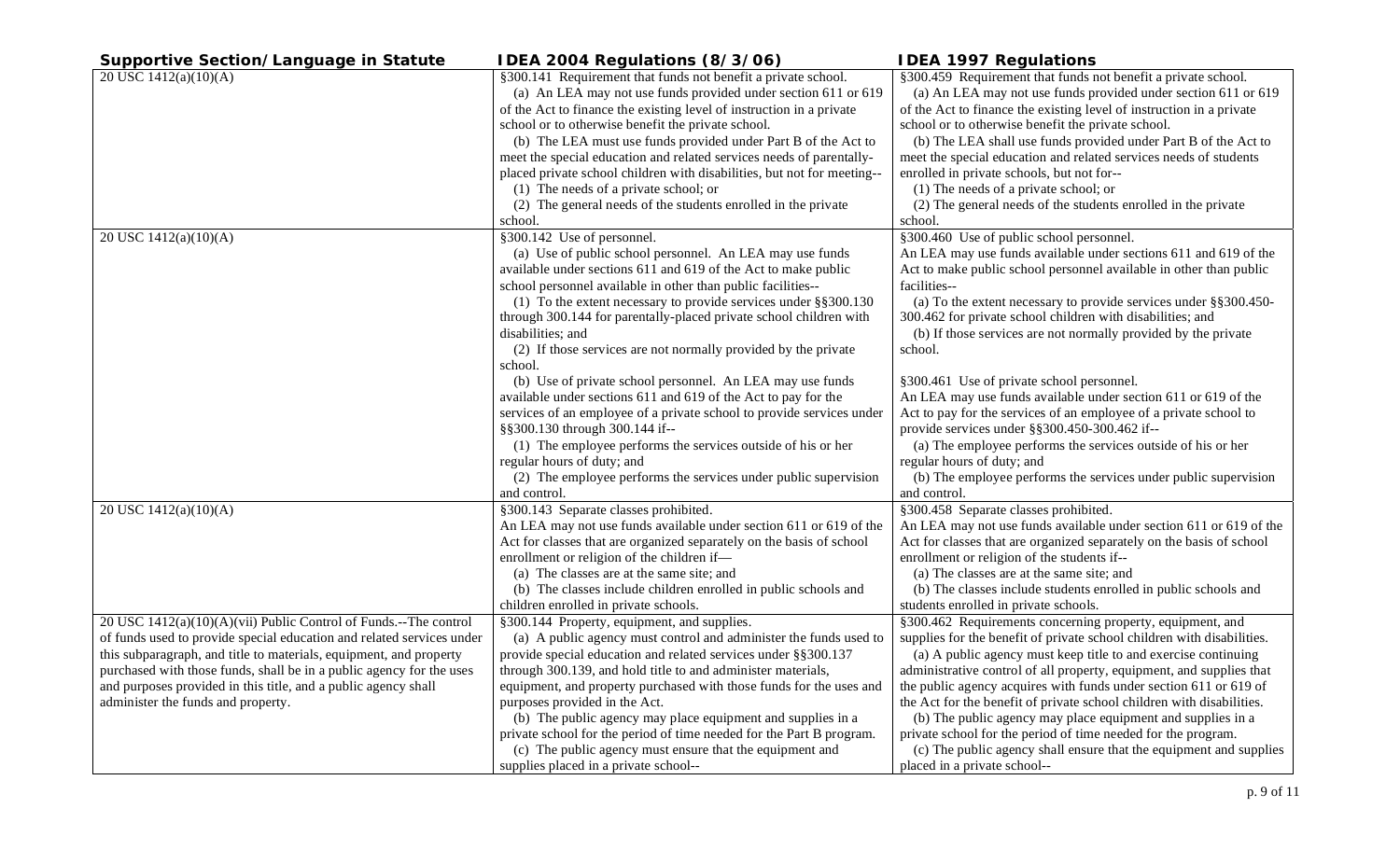| <b>Supportive Section/Language in Statute</b> | IDEA 2004 Regulations (8/3/06)                                  | <b>IDEA 1997 Regulations</b>                                    |
|-----------------------------------------------|-----------------------------------------------------------------|-----------------------------------------------------------------|
|                                               | (1) Are used only for Part B purposes; and                      | (1) Are used only for Part B purposes; and                      |
|                                               | (2) Can be removed from the private school without remodeling   | (2) Can be removed from the private school without remodeling   |
|                                               | the private school facility.                                    | the private school facility.                                    |
|                                               | (d) The public agency must remove equipment and supplies from   | (d) The public agency shall remove equipment and supplies from  |
|                                               | a private school if--                                           | a private school if--                                           |
|                                               | (1) The equipment and supplies are no longer needed for Part B  | (1) The equipment and supplies are no longer needed for Part B  |
|                                               | purposes; or                                                    | purposes; or                                                    |
|                                               | (2) Removal is necessary to avoid unauthorized use of the       | (2) Removal is necessary to avoid unauthorized use of the       |
|                                               | equipment and supplies for other than Part B purposes.          | equipment and supplies for other than Part B purposes.          |
|                                               | (e) No funds under Part B of the Act may be used for repairs,   | (e) No funds under Part B of the Act may be used for repairs,   |
|                                               | minor remodeling, or construction of private school facilities. | minor remodeling, or construction of private school facilities. |